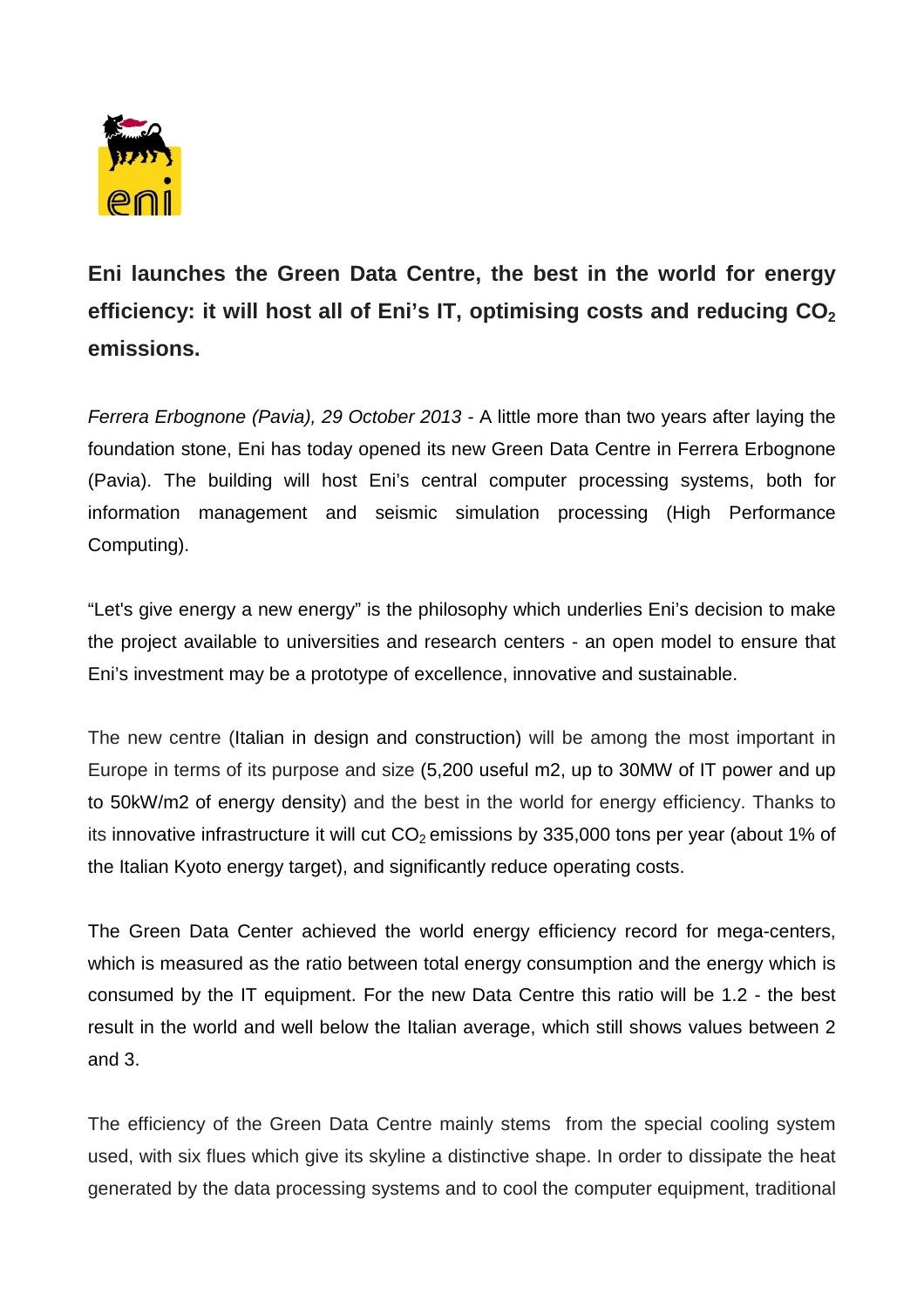Data Centres make uninterrupted, year-round use of air conditioning and forced ventilation systems. The Eni Green Data Centre however, has an air-treatment system that cools its computers using air directly from outside for at least 75% of the year. This direct freecooling technique means the air conditioners are switched on less than 25% of the time.

The result is even more outstanding when you consider that the centre is situated on the 45th parallel, whereas Data Centres with similar characteristics are generally found further north, in cooler environments (such as the Rocky Mountains in the United States).

Moreover, the free-cooling technique returns cleaner air to the external environment. Before reaching the computers, the air from outside is filtered, thus removing about 3000 kilogrammes of dust per year.

The plant was built in the immediate vicinity of the Enipower Ferrera Erbognone power station, which best suits the Data Centre's energy requirements. The readily available power is produced by gas turbines with natural gas; the cleanest of all the fossil fuels.

To support the innovative design of the Green Data Centre, our technology partners have developed new solutions: for example, on the electricity front, Eni has directly commissioned the development and certification of uninterruptible power supply (UPS) systems which are activated only when needed with maximum efficiency.

## **Link**

[Green Data Center web site](http://www.eni.com/green-data-center/) [Virtual tour](http://greendatacenter-virtualtour.eni.com/)